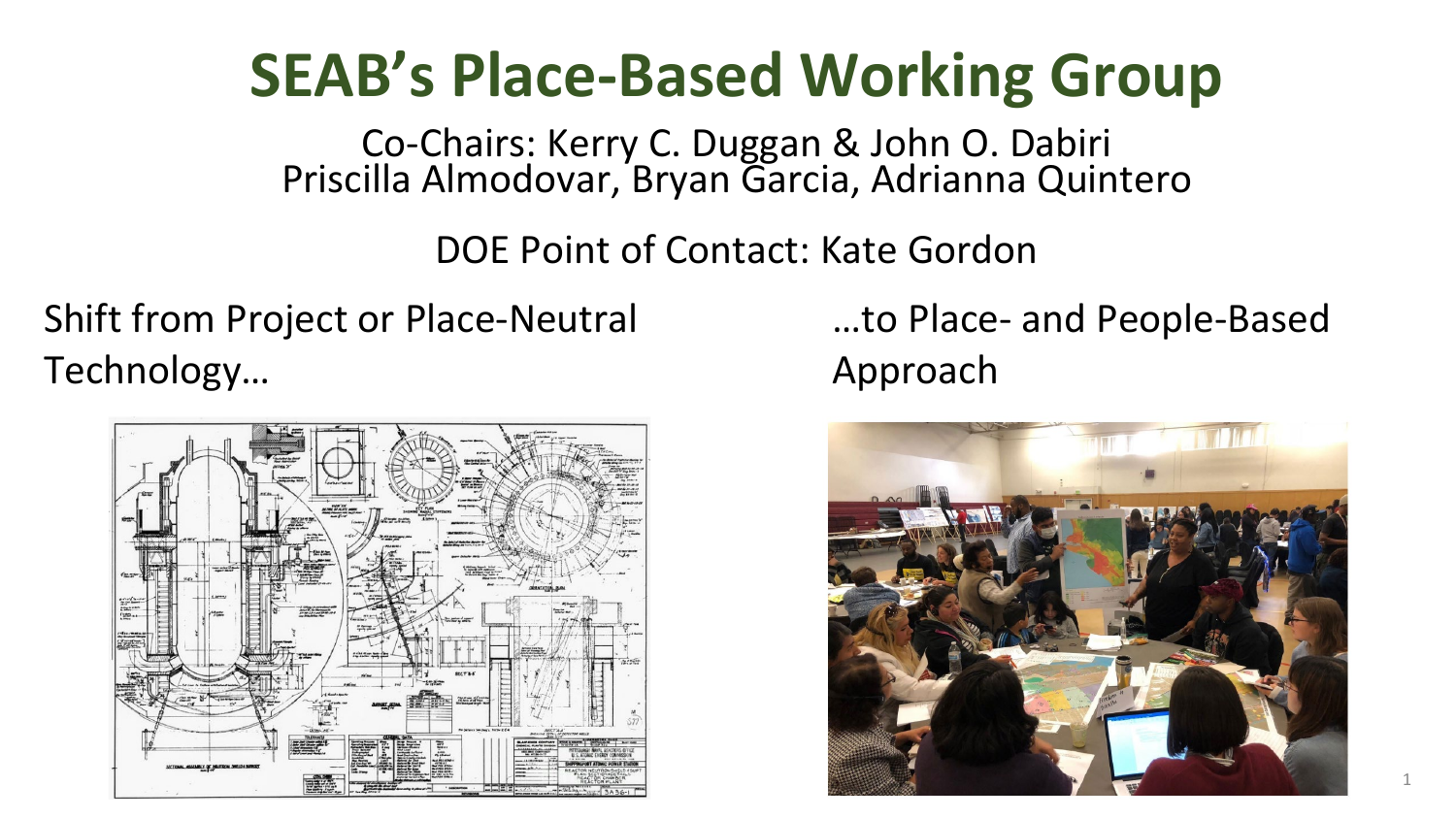Using the "Place-Based Initiative" table as a framework:

### **The 5 P's: People, Places, Peer-to-Peer Learning, and Programs**

### **1. Support Recruitment | People**

Objective - continuously support the recruitment of DOE talent through the Clean Energy Corps, especially those with "soft skills" such as community-based stakeholder experience, hired to support PBI work at the strategic and program level

- **2. Provide Technical Assistance | Places**  Objective - avail technical assistance to local and state governments and consider funding that prioritizes Justice 40, and rural, tribal, island and other marginalized communities
- **1. Re-Enable Programs | Peer-to-Peer Learning** Objective - create / refresh mechanisms for ongoing dialogue between DOE and local and state government, tribes, utilities, and nonprofit stakeholders
- **2. Investment Strategies | Partnerships** Objective - strategies that would increase the DOE's presence at the local and state levels to advance the objectives of the BIL and the Biden Administration goals
- **3. Offer Guidance | Programs**  Objective - provide guidance as requested from DOE staff to support their efforts to advance S1's goals